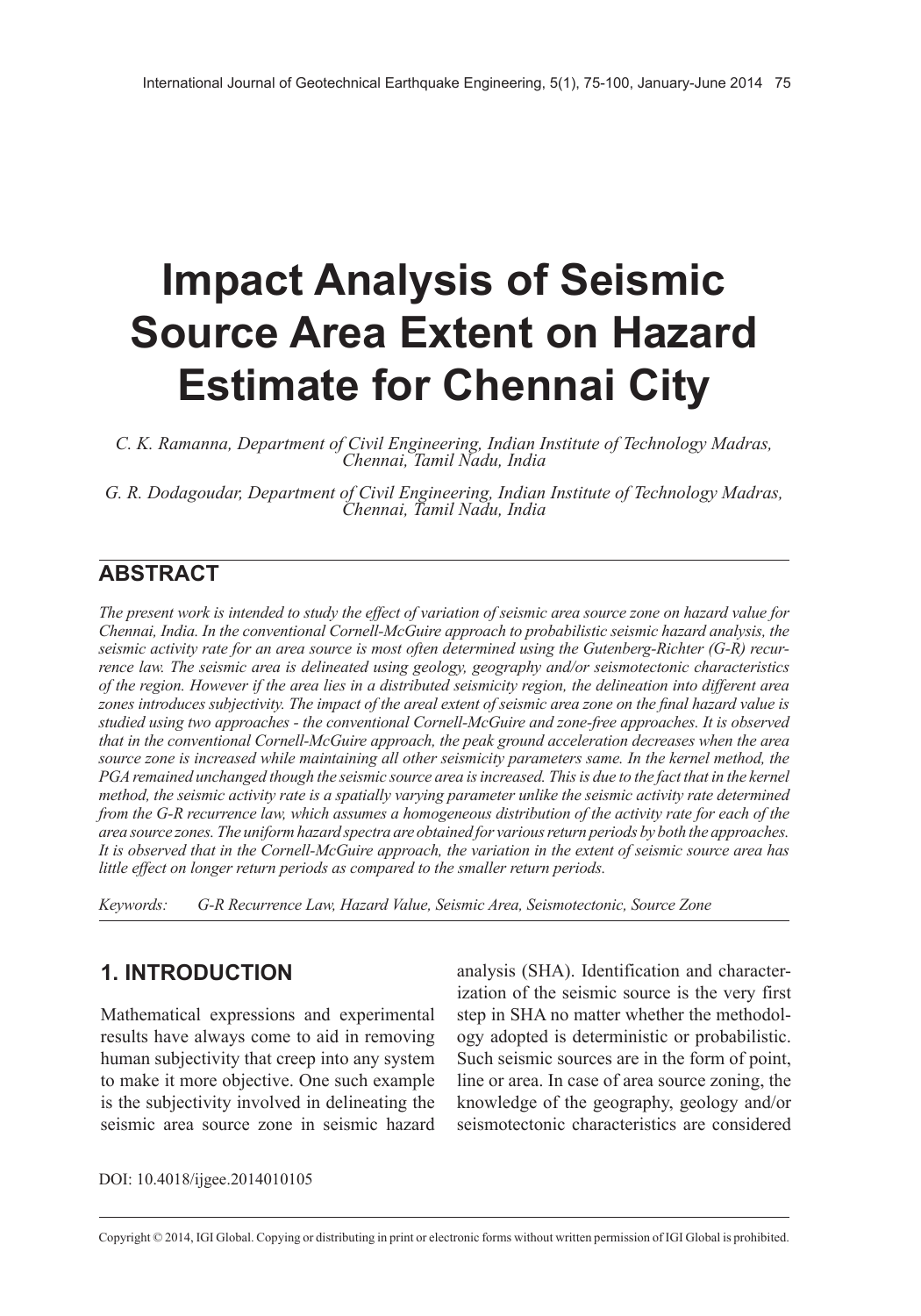in forming the zones (Reiter, 1991; Kramer, 1996). However, it would be tedious if the area falls in the region of intraplate and/or distributed seismic regions. This is due to the fact that the intraplate seismicity is very complex unlike the interplate seismicity and the correlation between earthquakes and the geological features is absent. An ideal seismic area source zone needs to satisfy the condition that the seismicity defined by the Gutenberg-Richter (G-R) recurrence law is uniform. This condition is rarely satisfied in the case of regions having distributed seismicity. A few other problems related to seismic area zoning are compiled by many researchers (Allen et al., 1965; Bender, 1986; Woo, 1996; Beauval & Scotti, 2003; Beauval et al., 2006a; Li et al., 2009). It is a common practice to use a logic tree to reduce the effect of subjectivity while retaining the conventional Cornell-McGuire approach to hazard estimation (e.g., Lai et al., 2009). In this method, all possible area source zoning options/patterns are considered by giving appropriate weight to each of them and the usual seismic hazard steps are carried out for the combination of the models with each terminal branch. Finally, the results of each analysis are weighted by the relative likelihood of its combination of branches, with the final result taken as the sum of the weighted individual results. However, this does not address the fundamental validity of the zonation procedure itself (Woo, 1996). The other alternative to this approach is to do away with the area source zone itself. Many such methods can be found in the works of Frankel (1995), Woo (1996), Stock and Smith (2002), Lapajne et al. (2003), Zolfaghari (2009) and Li et al. (2009) to name a few.

The impact of variation of delineating the area source zone on hazard estimates may be attributed to two reasons - the choice of the zonation pattern and/or the areal extent. The G-R recurrence law is affected by the zonation pattern followed for delineation whereas it remains unaffected by the areal extent, however both affect the final hazard value. Such variation is very common for large areas as well as for small areas. Figures 1 and 2 show the seismic zonation adopted by the earlier studies (Gupta, 2006; Seeber et al., 1999; Jaiswal & Sinha, 2007) for Peninsular India (PI). It can be observed that though the PI is a vast region, due to its distributed seismicity characteristics (in most areas), except for Narmada seismicity regions (Zone 66 in Figure 1 and Zone 3 in Figure 2), the zonation in terms of pattern and areal extent for other parts of PI do not match. Figure 3 and Figure 4 show the zonation patterns and the areal extent adopted to carry out area specific hazard estimate for Kanchipuram region located 76 km south of Chennai city. A variation in the uniform hazard spectral (UHS) values was observed among the two zonation patterns followed, but has been suppressed by using logic tree. The percentage difference observed in peak spectral values is 0.2 to 20% between the zonation pattern depicted in Figure 3 and Figure 4 for Raghu Kanth and Iyengar (2007) attenuation relationship considering the Visual Cumulative (Tinti & Mulargia, 1985) method and the statistical method suggested by Stepp (1973) for completeness analyses. Further Figure 5 shows the area zones adopted for arriving at the seismic hazard map for Tamil Nadu by Menon et al. (2010) where zones 8, 9, 10 and 11 (offshore zones) are spread over large area encompassing regions where no seismicity is observed.

In the present study, the impact on the hazard value such as the peak ground acceleration (PGA) and UHS by varying the areal extent of the seismic area source zone is studied for Chennai. The city lies in a region of low to moderate seismicity in the southern part of Peninsular India (PI) known for its distributed seismicity. The seismicity in the influence area of 300 km radius considered for the study around Chennai is not uniform. Hence, this study is an ideal case for impact analysis by considering variation in the seismic area source zone on the hazard estimates. The impact analysis is attempted using two approaches of probabilistic seismic hazard analysis (PSHA), one is the conventional Cornell-McGuire approach and the other is the fixed kernel technique of zone-free methodol-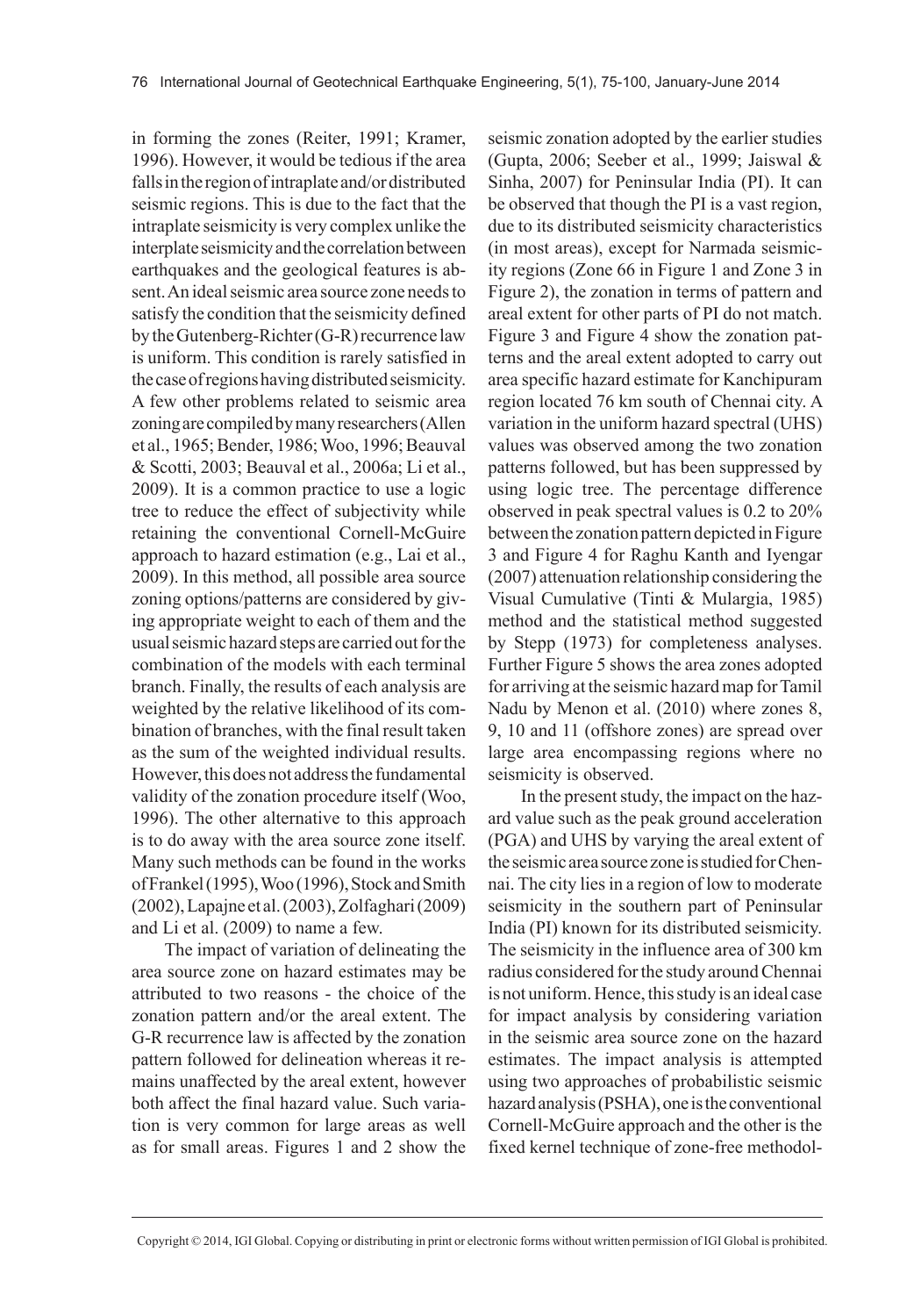24 more pages are available in the full version of this document, which may be purchased using the "Add to Cart" button on the product's webpage: [www.igi-global.com/article/impact-analysis-of-seismic](http://www.igi-global.com/article/impact-analysis-of-seismic-source-area-extent-on-hazard-estimate-for-chennai-city/111056?camid=4v1)[source-area-extent-on-hazard-estimate-for-chennai-](http://www.igi-global.com/article/impact-analysis-of-seismic-source-area-extent-on-hazard-estimate-for-chennai-city/111056?camid=4v1)

[city/111056?camid=4v1](http://www.igi-global.com/article/impact-analysis-of-seismic-source-area-extent-on-hazard-estimate-for-chennai-city/111056?camid=4v1)

This title is available in InfoSci-Journals, InfoSci-Journal Disciplines Engineering, Natural, and Physical Science, InfoSci-Civic Engagement, Sustainable Planning, and Crisis Response eJournal Collection, InfoSci-Physical Sciences, Biological Sciences, and Engineering eJournal Collection. Recommend this product to your librarian: [www.igi-global.com/e-resources/library-](http://www.igi-global.com/e-resources/library-recommendation/?id=2)

[recommendation/?id=2](http://www.igi-global.com/e-resources/library-recommendation/?id=2)

# Related Content

Interaction of Heavy Metal Ions With Nanomaterials: A Remediation Process Suphiya Khan and Sonu Kumari (2018). Biostimulation Remediation Technologies for Groundwater Contaminants (pp. 184-201). [www.igi-global.com/chapter/interaction-of-heavy-metal-ions-with](http://www.igi-global.com/chapter/interaction-of-heavy-metal-ions-with-nanomaterials/204832?camid=4v1a)[nanomaterials/204832?camid=4v1a](http://www.igi-global.com/chapter/interaction-of-heavy-metal-ions-with-nanomaterials/204832?camid=4v1a)

### Cyclic Pore Pressure Generation, Dissipation and Densification in Granular Mixes

S. Thevanayagam and T. Shenthan (2010). International Journal of Geotechnical Earthquake Engineering (pp. 42-61). [www.igi-global.com/article/cyclic-pore-pressure-generation](http://www.igi-global.com/article/cyclic-pore-pressure-generation-dissipation/40943?camid=4v1a)[dissipation/40943?camid=4v1a](http://www.igi-global.com/article/cyclic-pore-pressure-generation-dissipation/40943?camid=4v1a)